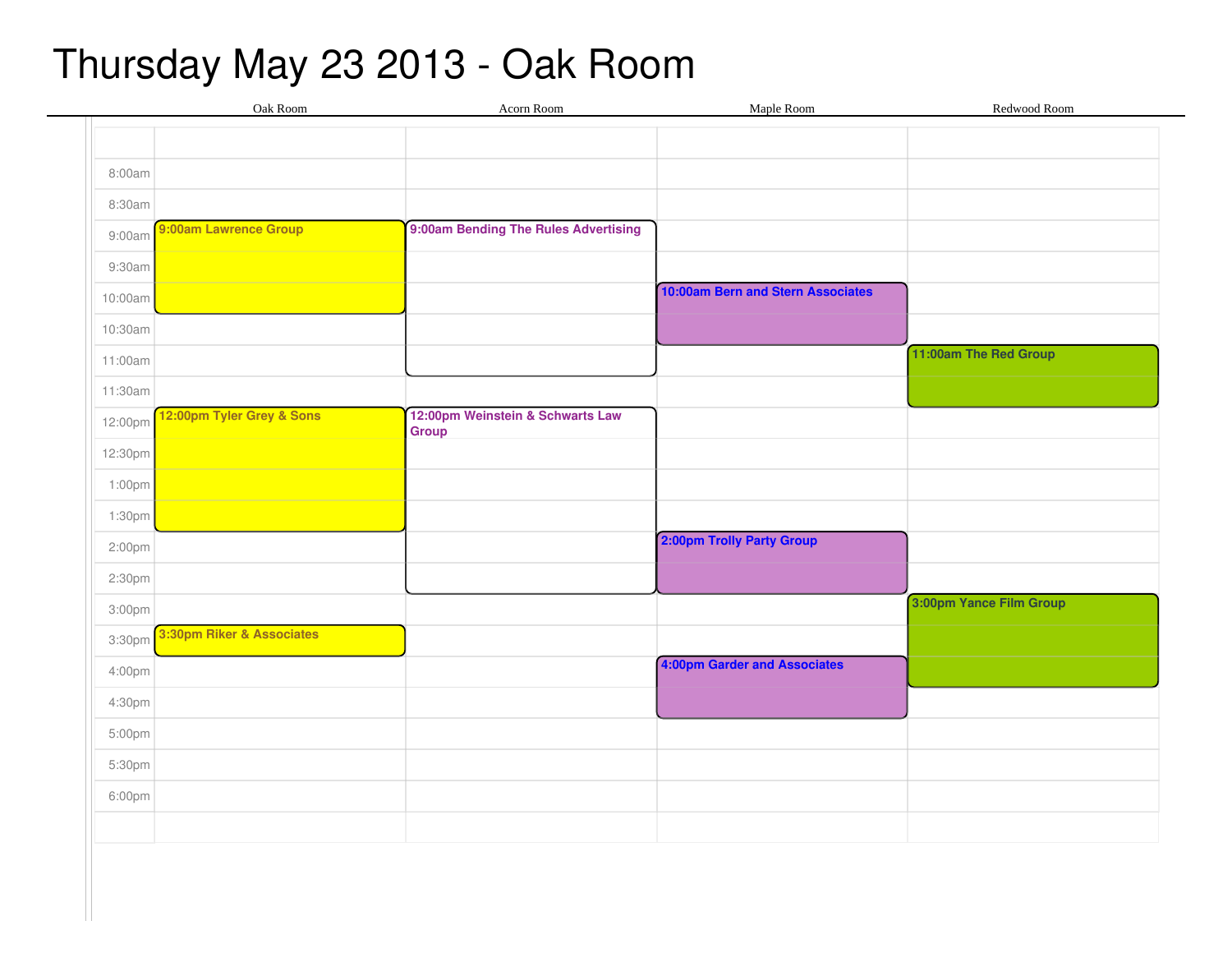## Friday May 24 2013 - Oak Room

|         | Oak Room                | Acorn Room                       | Maple Room                  | Redwood Room                |
|---------|-------------------------|----------------------------------|-----------------------------|-----------------------------|
|         |                         |                                  |                             |                             |
| 8:00am  |                         |                                  |                             |                             |
|         |                         |                                  |                             |                             |
| 8:30am  |                         | 9:00am Modernized Architecture   |                             | 9:00am Schooner Financial   |
| 9:00am  |                         | <b>Company</b>                   |                             |                             |
| 9:30am  |                         |                                  | 9:30am Frankie & Sons       |                             |
| 10:00am |                         |                                  |                             |                             |
| 10:30am |                         |                                  |                             |                             |
| 11:00am |                         |                                  |                             |                             |
| 11:30am |                         |                                  |                             |                             |
| 12:00pm |                         | 12:00pm Green Marketing Company  |                             |                             |
| 12:30pm |                         |                                  |                             |                             |
| 1:00pm  |                         |                                  |                             |                             |
| 1:30pm  |                         |                                  |                             |                             |
| 2:00pm  |                         |                                  | 2:00pm Allen and Greg Group | 2:00pm G&T Security Systems |
| 2:30pm  | 2:30pm Thanks Marketing |                                  |                             |                             |
| 3:00pm  |                         |                                  |                             |                             |
| 3:30pm  |                         |                                  |                             |                             |
| 4:00pm  |                         | 4:00pm Alan Grey Consulting Firm |                             |                             |
| 4:30pm  |                         |                                  |                             |                             |
| 5:00pm  |                         |                                  |                             |                             |
| 5:30pm  |                         |                                  |                             |                             |
| 6:00pm  |                         |                                  |                             |                             |
|         |                         |                                  |                             |                             |
|         |                         |                                  |                             |                             |